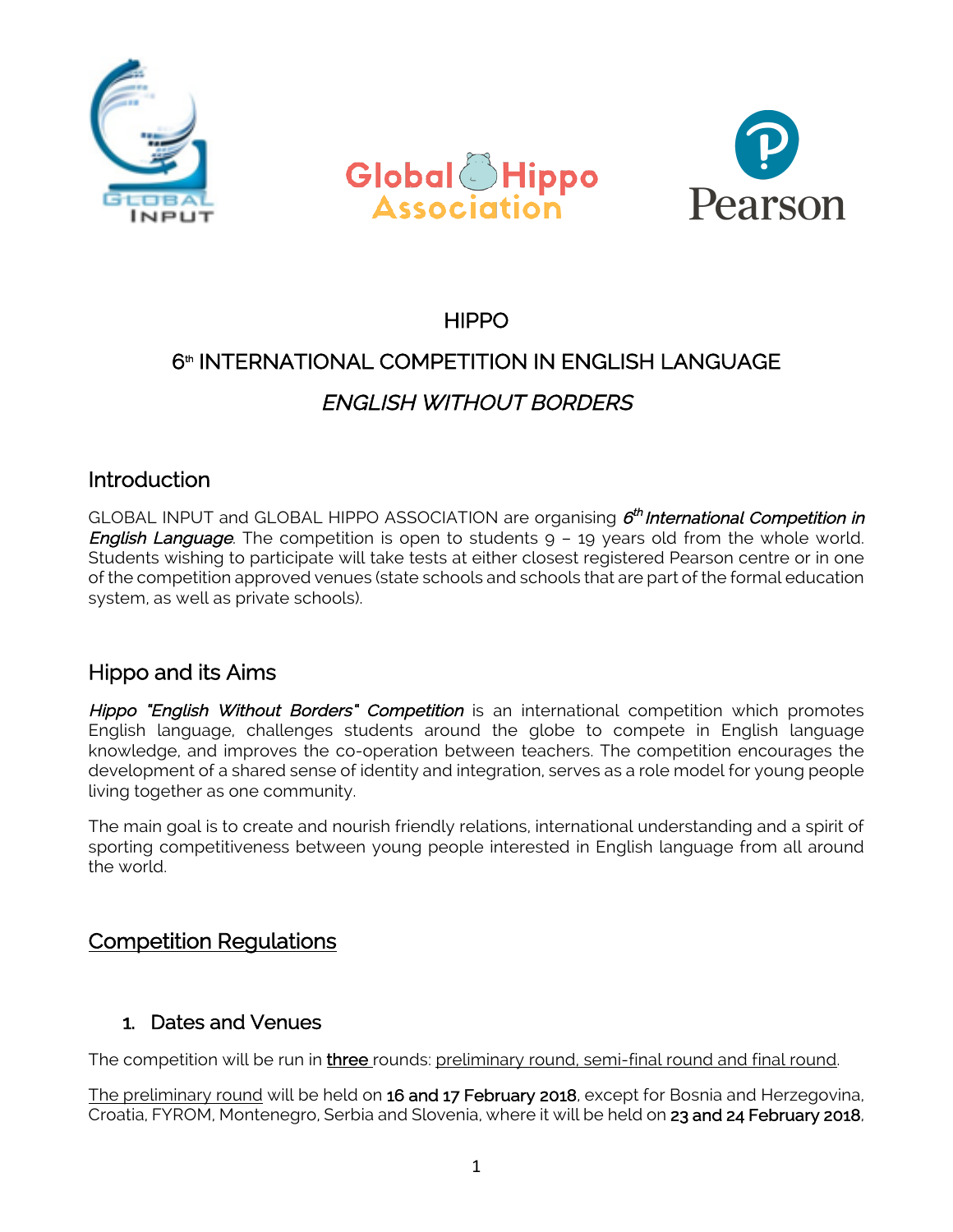





in registered Pearson centres or state and private elementary and high schools. The participating schools enrolling a group of candidates will be required to host the preliminary round of the competition. If they wish to enrol a group of candidates and run the preliminary round of the competition on their premises, the schools need to contact GLOBAL INPUT (info@hippocompetition.org) directly for venue approval.

Hippo semi-finals will be held in bigger towns in each of the participating areas (zones), on 16 and 17 March 2018. The network of semi-final venues will be based on the location of the semi-finalists.

The final round will be held in Lido di Jesolo (Venezia), Italy, on 12 and 13 May 2018. 68 finalists as well as a school representative (chosen by the school), e.g. the student's teacher, will be invited to the final round of the competition.

GLOBAL INPUT keep the right to increase the number of finalists if the number of applicants exceeds 10,000, all in accordance with the competition regulations.

### 2. Candidate Application and Fees

Every participating school needs to appoint one of their staff as the competition responsible/contact person (the details should be provided in the submitted Venue Approval Form). This person will be in charge of applications and will need to ensure that all the Pearson examination regulations are followed.

#### HIPPO 2018 Online Applications

Upon venue approval, all schools will receive login details for Hippo Online Platform (http://soa.hippo-competition.org) where they will register the candidates by entering the required details. The system/database will be open until 3 February 2018 for all amendments. After the application end date, no further amendments can be made. The system will automatically assign candidate numbers to applicants. The lists of candidates will remain available for printing the Preliminary Round attendance lists.

NB: School coordinators are required to print the attendance registers for the preliminary round of the competition. They are also kindly requested to double check the accuracy of candidate details. Candidate entries can only be made in Latin letters (A - Z, no language specific letters).

Some of the participating zones accept individual candidates. To find out whether your zone accepts individual candidates, please visit the registrations page of the Hippo website and contact the local coordinator. In the zones where individual candidates are accepted, they will be given the opportunity to compete in the nearest possible school/Pearson centre. The full list of venues will be known after the application end date. Candidates will then be contacted and assigned to the nearest approved venue.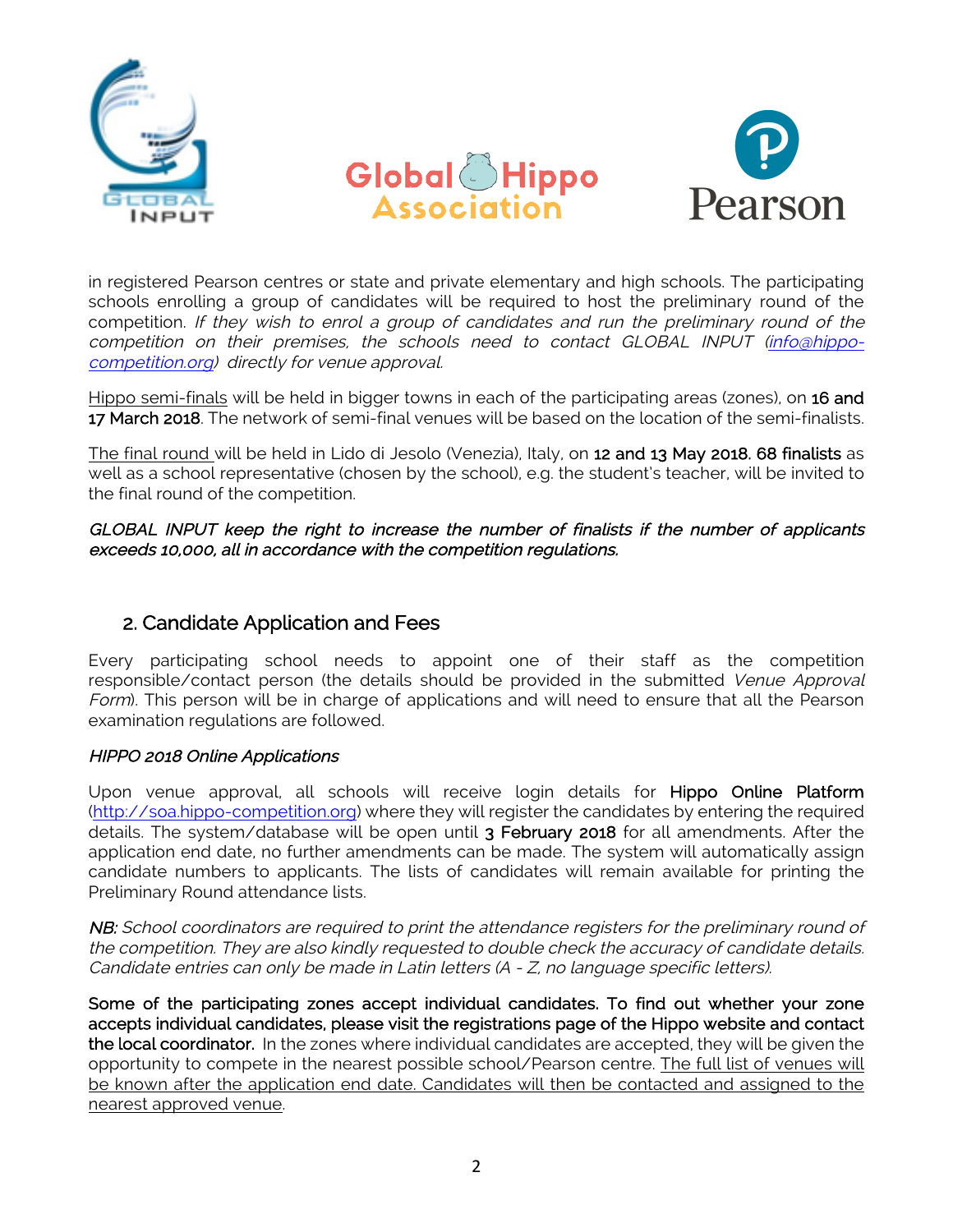





Registration end date is 3 February 2018. No applications will be accepted after this date. For group applications, payment instructions will be sent by email upon the receipt of the application. Application fee payment needs to be made within 5 working days of the application submission. In case Global Hippo Association does not receive the payment within 5 working days of the application submission, the application will be cancelled.

For competition fees, please visit the Registration page of the competition website: www.hippocompetition.org.

# 3. Definitions of Hippo Competition Zones

The competition will be divided into competition areas (hereinafter zones). The number of zones will depend on the number of participants.

The International HIPPO Board in consultation with the Local Organisers will decide on the final number of zones after the applications are finished, all in accordance with the regulations.

–Different zones have separate and independent governments or education systems, with independent Ministries of Education, or potential funding bodies which treat those different zones separately.

–Different zones have a historical, linguistic divergence.

Based on the number and location of the participants in previous Hippo years, the preset zones have been established.

In order to assign a new zone, the minimum number of applied candidates per category must be 90.

In case of unexpectedly high number of applicants, zones can be further divided into two or more smaller zones.

Also, in case of small number of participants in certain Hippo categories in established zones, the zone with a small number of participants in a specific hippo category will be merged with the nearest zone.

# 4. Competition Materials

Tests for the preliminary round of the competition will be delivered to the approved venue by the Wednesday before the competition date (14 February 2018, except for Bosnia and Herzegovina, Croatia, FYROM, Montenegro, Serbia and Slovenia, where they will be delivered on 21 February 2018) and need to stay closed until the preliminary round start time. They need to be sent back the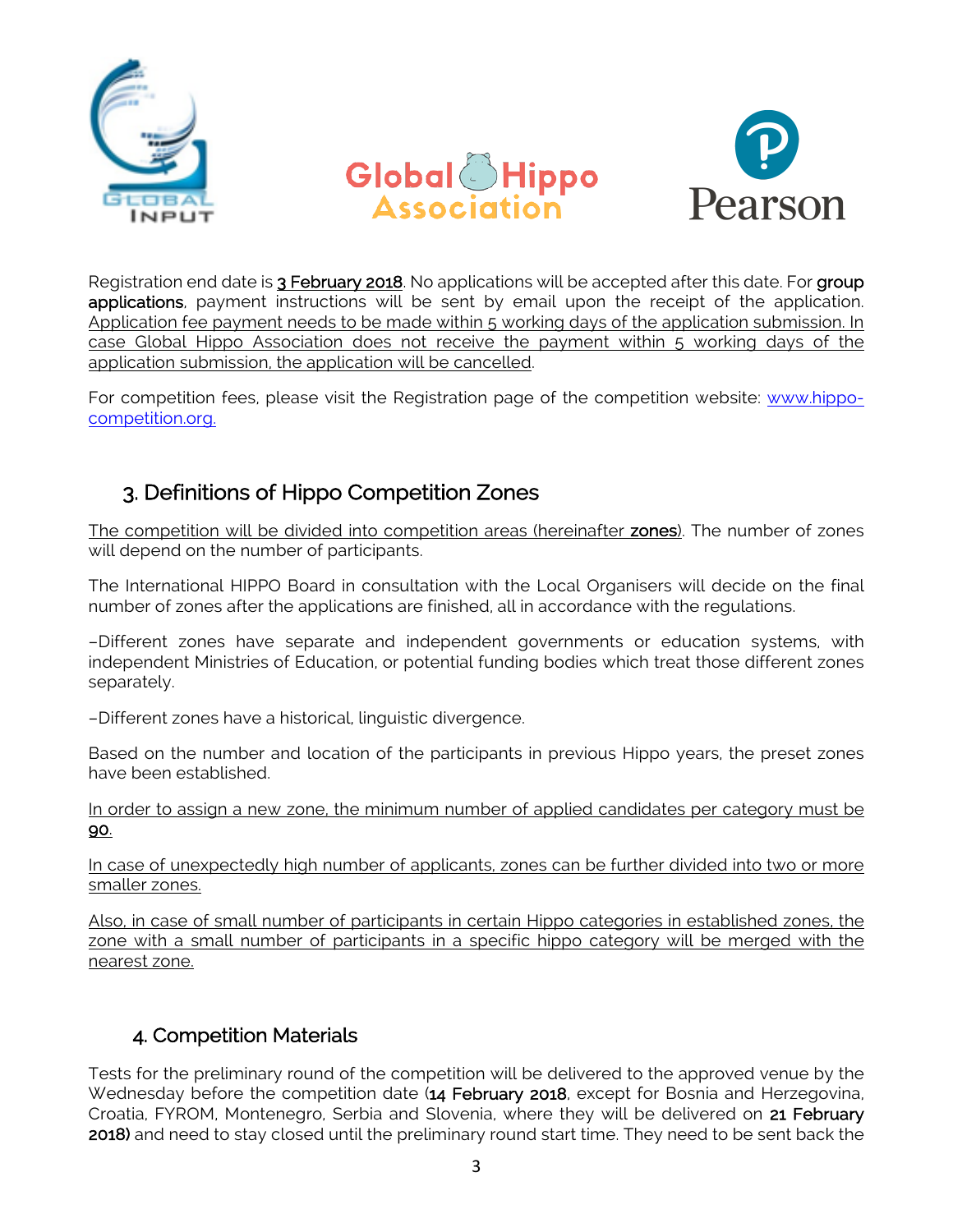





Monday after the preliminary round date (19 February 2018, except for Bosnia and Herzegovina, Croatia, FYROM, Montenegro, Serbia and Slovenia, where they need to be sent back on 26 February 2018) and must be delivered no later than the Friday after the preliminary round date (23 February 2018, except for Bosnia and Herzegovina, Croatia, FYROM, Montenegro, Serbia and Slovenia, where the latest delivery date is 3 March 2018. The return address will be provided with the materials. The materials delivered after this date will not be considered.

# 5. Schedules and Inspections

Each centre decides on the start time of the test depending on the number of participants per category. All centres must send their schedules to info@hippo-competition.org by the Wednesday before the competition date (14 February 2018, except for Bosnia and Herzegovina, Croatia, FYROM, Montenegro, Serbia and Slovenia, where they need to be sent by 21 February 2018) for possible inspections. Pearson Examination Regulations will apply throughout the competition.

# 6. Competition – Categories

The participants will compete in 5 categories based on the Common European Framework and will be taking *Pearson* exams.

| Category           | Grade                             | Preliminary<br><b>Round Level</b> | Semi-final & Final<br><b>Round Level</b> |
|--------------------|-----------------------------------|-----------------------------------|------------------------------------------|
| HIPPO <sub>1</sub> | Students born in 2006 and younger | <b>Below Scale</b>                | <b>CEFRA1</b>                            |
| HIPPO <sub>2</sub> | Students born in 2005 and younger | <b>CEFRA1</b>                     | CEFR <sub>A2</sub>                       |
| HIPPO <sub>3</sub> | Students born in 2003 and younger | <b>CEFRA2</b>                     | <b>CEFR B1</b>                           |
| HIPPO 4            | Students born in 2001 and younger | <b>CEFR B1</b>                    | CEFR B <sub>2</sub>                      |
| HIPPO <sub>5</sub> | Students born in 1999 and younger | <b>CEFR B2</b>                    | <b>CEFR C1</b>                           |

The students of lower grades than the ones in the table can also compete if they feel prepared for the level. The age limit for the competition is 19. Bilingual students will not be admitted to the competition. Students that are considered bilingual are the ones who were born or have lived and attended school for at least 3 years in an English-speaking country as well as those who live in a non-English speaking country but attend English/American International school.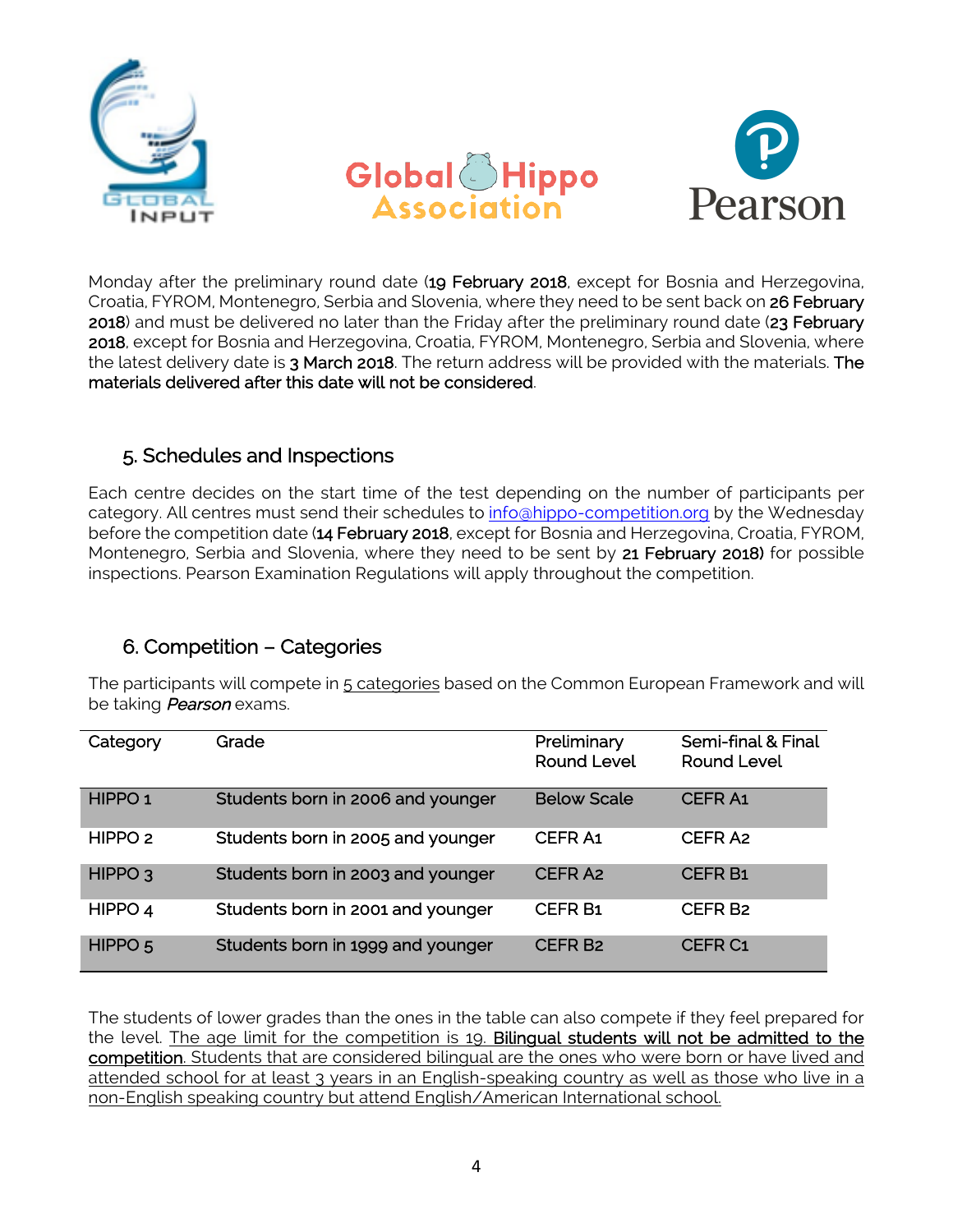





### 7. Competition – Preliminary Round

The tests for the preliminary round of the competition will consist of two parts: test of reading comprehension (multiple choice questions) and test of listening comprehension. The maximum allowed time per part is shown in the table below. The tests are the same for all the participants of a category. It is strictly forbidden to open the competition materials before the exam date. The school coordinator can open the parcel to check that all the materials have been received. The transparent envelopes with the tests however need to stay sealed and be opened in front of the students, right before the start of the preliminary round tests.

The links to the listening test audios will be emailed to school coordinators on the Wednesday before the preliminary round date. The Hippo coordinator needs to download the audios and have them ready for the preliminary round tests. At least one of the school staff accredited by Hippo Association must be present during the tests.

The reading and the listening test samples are available on the competition website.

There is only one correct answer to every question. There are no negative marks. Ranking is based on the average number of marks achieved on both the reading and the listening test.

|                  | HIPPO <sub>1</sub> | HIPPO <sub>2</sub> | HIPPO <sub>3</sub> | HIPPO <sub>4</sub> | HIPPO <sub>5</sub> |
|------------------|--------------------|--------------------|--------------------|--------------------|--------------------|
| <b>READING</b>   | 40                 | 40                 | 40                 | 40                 | 60                 |
|                  | questions          | questions          | questions          | questions          | questions          |
|                  | (1 point           | $(1$ point         | $(1$ point         | $(1$ point         | $(1$ point         |
|                  | each)              | each)              | each)              | each)              | each)              |
| <b>LISTENING</b> | 20                 | 20                 | 20                 | 20                 | 30                 |
|                  | questions          | questions          | questions          | questions          | questions          |
|                  | (1.5 points        | $(1.5$ points      | $(1.5$ points      | $(1.5$ points      | (1.5 points        |
|                  | each)              | each)              | each)              | each)              | each)              |

Answers (reading and listening) are given on an answer sheet (OMR form) and **not** in the test booklet.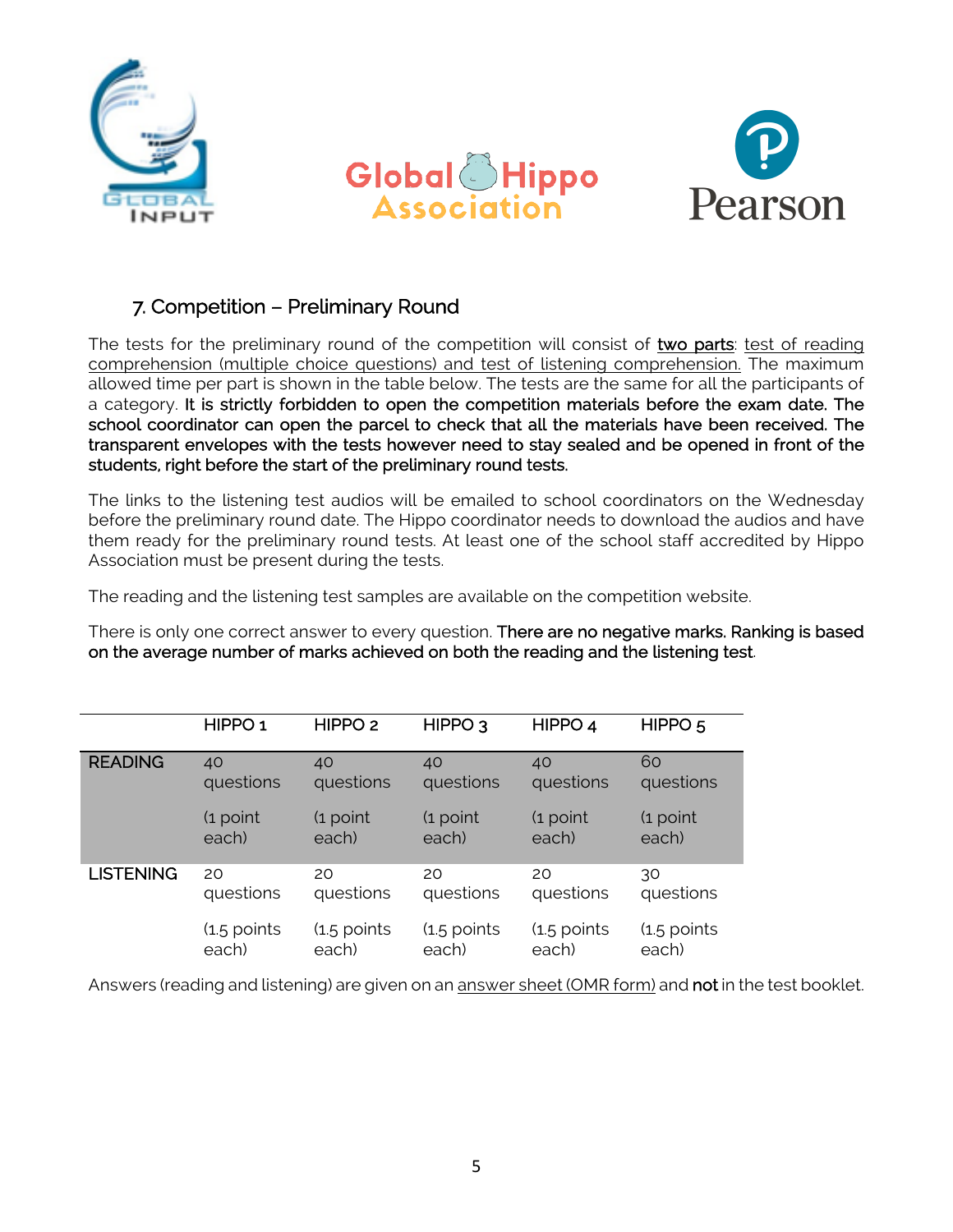





#### Maximum allowed times per category and part:

|                  | HIPPO <sub>1</sub> | $HIPPO2$ $HIPPO3$ |         | HIPPO 4 | HIPPO 5 |
|------------------|--------------------|-------------------|---------|---------|---------|
| <b>READING</b>   | 30                 | 30                | 35      | 40      | 45      |
|                  | minutes            | minutes           | minutes | minutes | minutes |
| <b>LISTENING</b> | 30                 | 30                | 30      | 30      | 45      |
|                  | minutes            | minutes           | minutes | minutes | minutes |

### 8. Competition - Semi-final Round

After the preliminary round tests have been marked, the top 10% of participating students from each participating zone will be invited to the semi-final round. The list of semi-finalists will be expanded to include all the students whose number of points is the same as the number of points of the last students in the first 10%. The list of finalists will be published on the competition website by 16 April 2018. The network of semi-final venues will be based on the location of the semi-finalists.

The exam level for the semi-final round will be one CEFR level higher than the one in the preliminary round.

The tests for the semi-final round of the competition will consist of: a reading test, a writing test (30 questions) and an essay.

There is only one correct answer to every question. There are no negative marks. Ranking is based on the average number of marks achieved on both the reading and the writing test.

|                | HIPPO <sub>1</sub> | HIPPO <sub>2</sub> | HIPPO <sub>3</sub> | HIPPO 4        | HIPPO <sub>5</sub> |
|----------------|--------------------|--------------------|--------------------|----------------|--------------------|
| <b>READING</b> | 40                 | 40                 | 40                 | 60             | 60                 |
|                | questions          | questions          | questions          | questions      | questions          |
|                | (1 point           | $(1$ point         | $(1$ point         | $(1$ point     | $(1$ point         |
|                | each)              | each)              | each)              | each)          | each)              |
| <b>WRITING</b> | free-writing       | free-              | free-              | free-          | free-writing       |
|                | task               | writing task       | writing task       | writing task   | task               |
|                | $(essay)$ + 30     | $(essay)$ + 30     | $(essay)$ + 30     | $(essay)$ + 30 | $(essay)$ + 30     |
|                | questions          | questions          | questions          | questions      | questions          |
|                | $(1.5$ points      | $(1.5$ points      | (1.5 points        | (1.5 points    | $(1.5$ points      |
|                | each)              | each)              | each)              | each)          | each)              |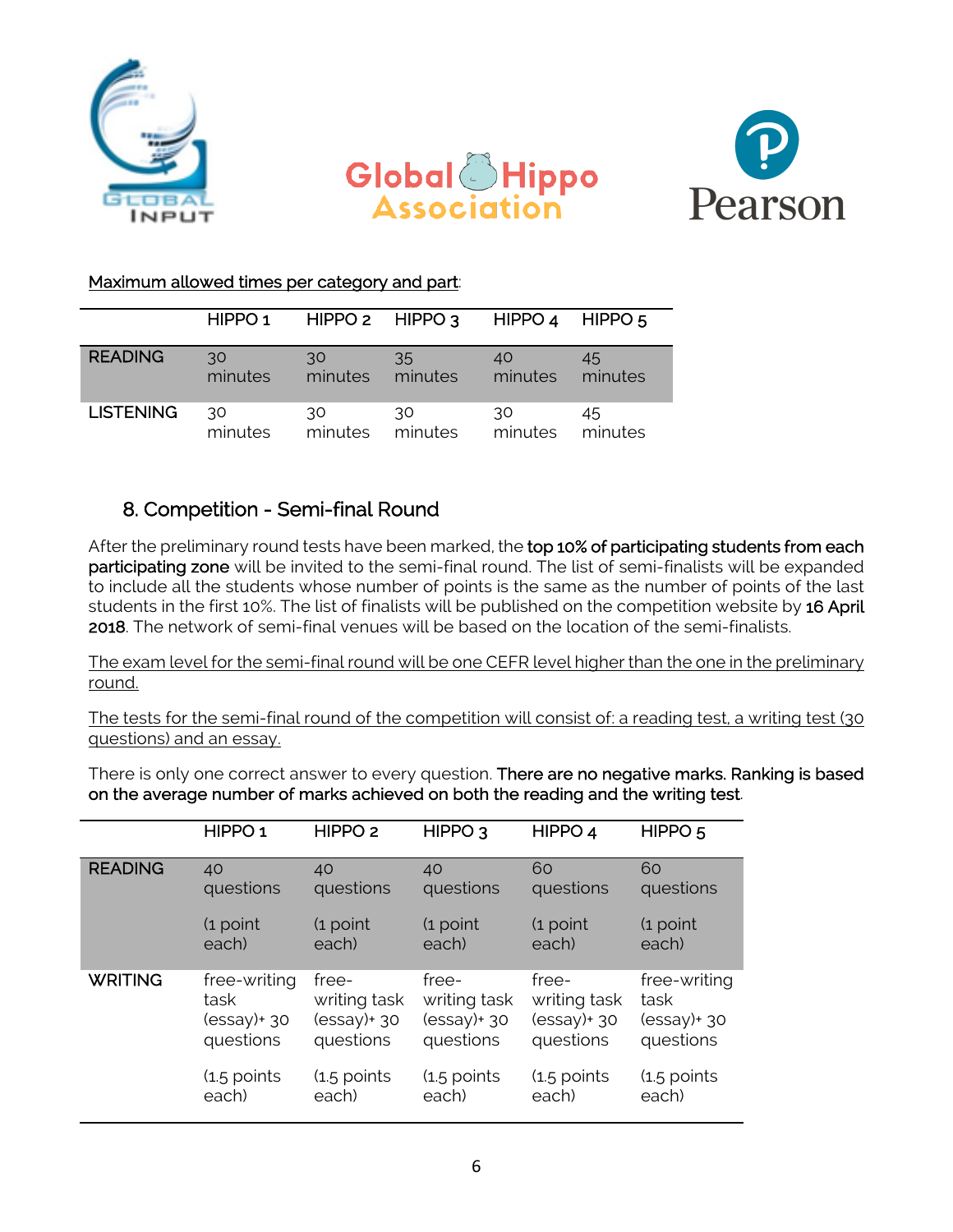





Answers for the reading test are given on an answer sheet (OMR form) and not in the test booklet.

The writing test will consist of a free-writing task (100 – 200 words depending on the category) and 30 questions. The level of difficulty of all the questions will be one level higher than the one in the preliminary round. The essay will be assessed only in case two or more candidates have the scores on both the reading and the writing test.

|              | HIPPO 1 HIPPO 2 HIPPO 3 HIPPO 4 HIPPO 5          |        |    |    |
|--------------|--------------------------------------------------|--------|----|----|
| READING 30   | $-30$<br>minutes minutes minutes minutes minutes | $35 -$ | 45 | 45 |
| WRITING $45$ | - 45<br>minutes minutes minutes minutes minutes  | 45     | 45 | 45 |

#### Maximum allowed times per category and part:

# 9. Competition – Final Round

In the final round of the competition, the candidates will be taking a **Pearson** exam, all 4 skills included. The test samples / past papers are available on www.hippo-competition.org. The exam level for the final round will be one CEFR level higher than the one in the preliminary round that is the same as the semi-final round test.

### 10. Marking and Ranking

Tests of reading and listening are marked by an OMR device and for that reason need to be properly filled in. Candidates are required to use a pen while completing the OMR form. An OMR sample form will be available on the website two weeks before the preliminary round of the competition at the latest.

Considering that in the semi-final round, candidates complete the reading and writing tests only and not the listening test, the OMR will be used for the reading test only.

In case an OMR form is not properly filled in and the OMR device cannot read it, the candidate will automatically be disqualified.

In the semi—final round, the essay will be marked only if two or more candidates have the same number of points on both the reading and the writing test.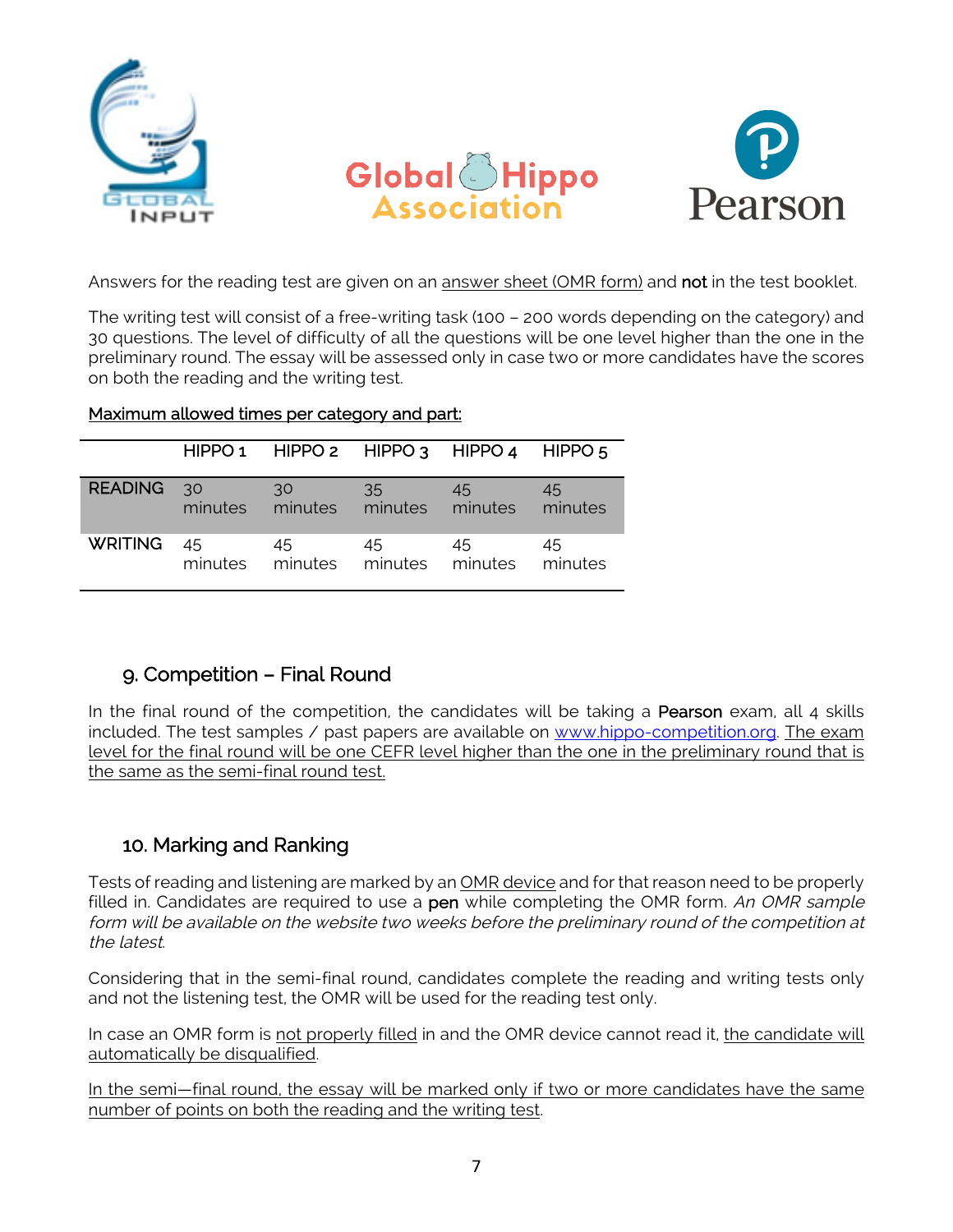





The ranking list for all categories as well as the names of the candidates who qualified for the semifinal round will be available on www.hippo-competition.org by 5 March 2018 at the latest.

The ranking list for all categories as well as the names of the candidates who qualified for the final round will be available on www.hippo-competition.org by 17 April 2018 at the latest.

#### The final round places will be assigned in the following way:

Top 60 finalists will be admitted directly from the semi-final ranking list (12 candidates per category);

Additional 8 places will be assigned to the two categories with the highest number of enrolments independent of the zone and in accordance with the ranking list.

#### GLOBAL INPUT keep the right to increase the number of finalists if the number of applicants exceeds 10,000, all in accordance with the competition regulations.

The finalists will have to confirm their participation in the final round by 18<sup>th</sup> April 2016. In case a candidate is unable to travel to the finals, the next one on the ranking list will be invited.

### 11. Final Round

The final round of the competition will be held in Lido di Jesolo, Italy, on 12 and 13 May 2018. All candidates will be accompanied by a school representative.

Two-day half-board accommodation will be provided for all the candidates and school representatives free of charge. Three-day accommodation will be provided for the non-European participants.

The programme of the final round will be available on www.hippo-competition.org one week before the final round at the latest and will include the competition schedule as well as sightseeing options.

Finalists will be contacted and helped with organizing their travel.

#### 12. Prizes

All preliminary and semi-final round candidates will receive a certificate of participation.

All candidates who pass the final round tests (score 50% minimum) will be awarded an internationally recognised certificate in English.

Prizes for the finalists will be announced in due course and before the start of candidate enrolment.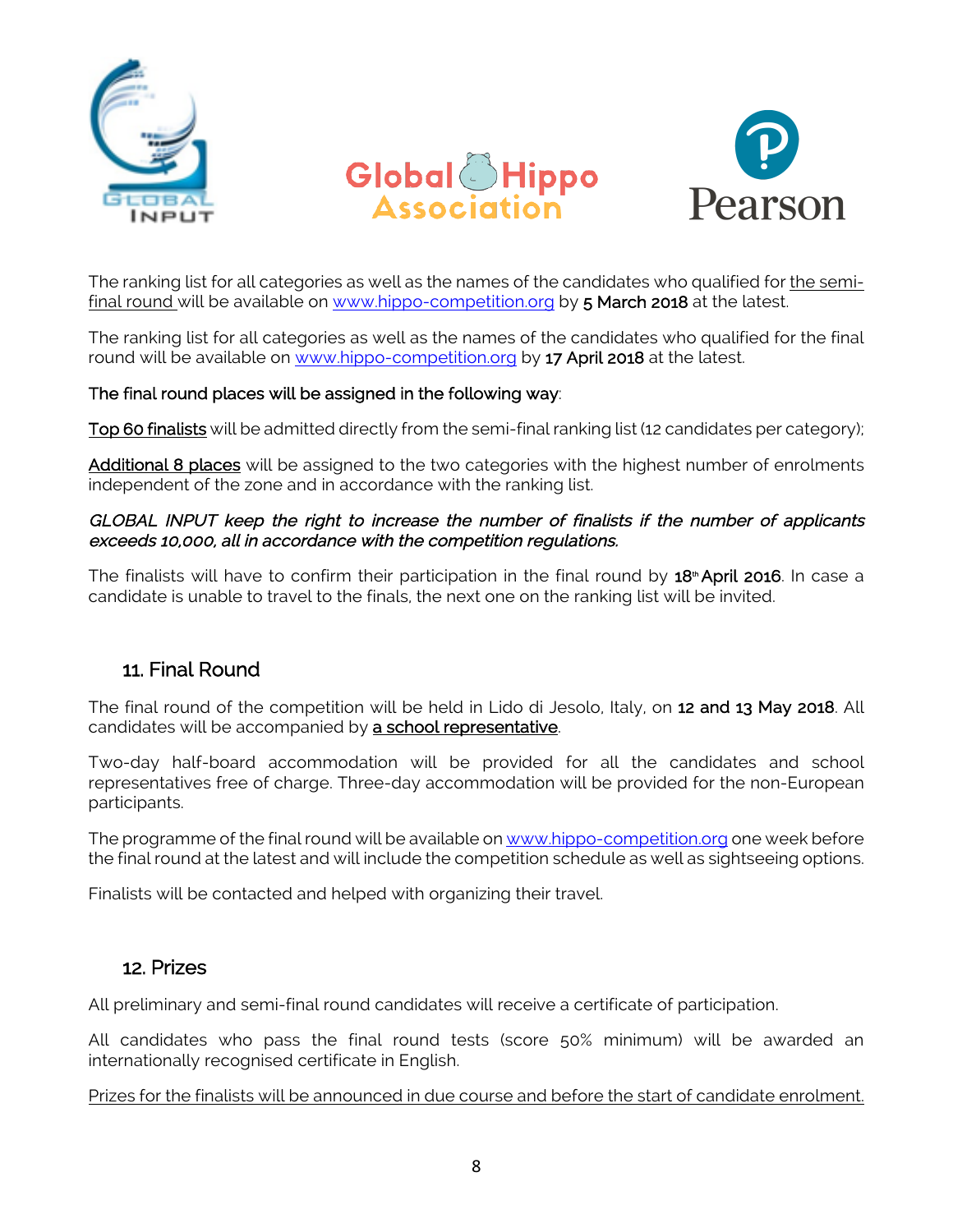





### 13. Certificates

The preliminary round candidates who pass the preliminary or semi-final round tests with a minimum score of 50% and do not qualify for the finals, will be given the opportunity to complete their certificate (all four skills) and take the same level exam at a discounted price. The candidates who pass the tests with a minimum score of 75% and do not qualify for the finals, can either take the same level exam or one level higher at a discounted price. These exams will have to be taken in one of the Pearson centres. The application deadline as well as exam dates will be announced in due course.

All non-final candidates wishing to obtain a certificate will need to re-take the listening and reading test too.

### 14. Liability

By applying for the competition, the participants accept the conditions of the competition, organisation of the competition, marking criteria, assessment and prizes.

The personal data of the participants will be used only for the purposes of the competition and will not be disclosed to third parties except for the needs of the competition.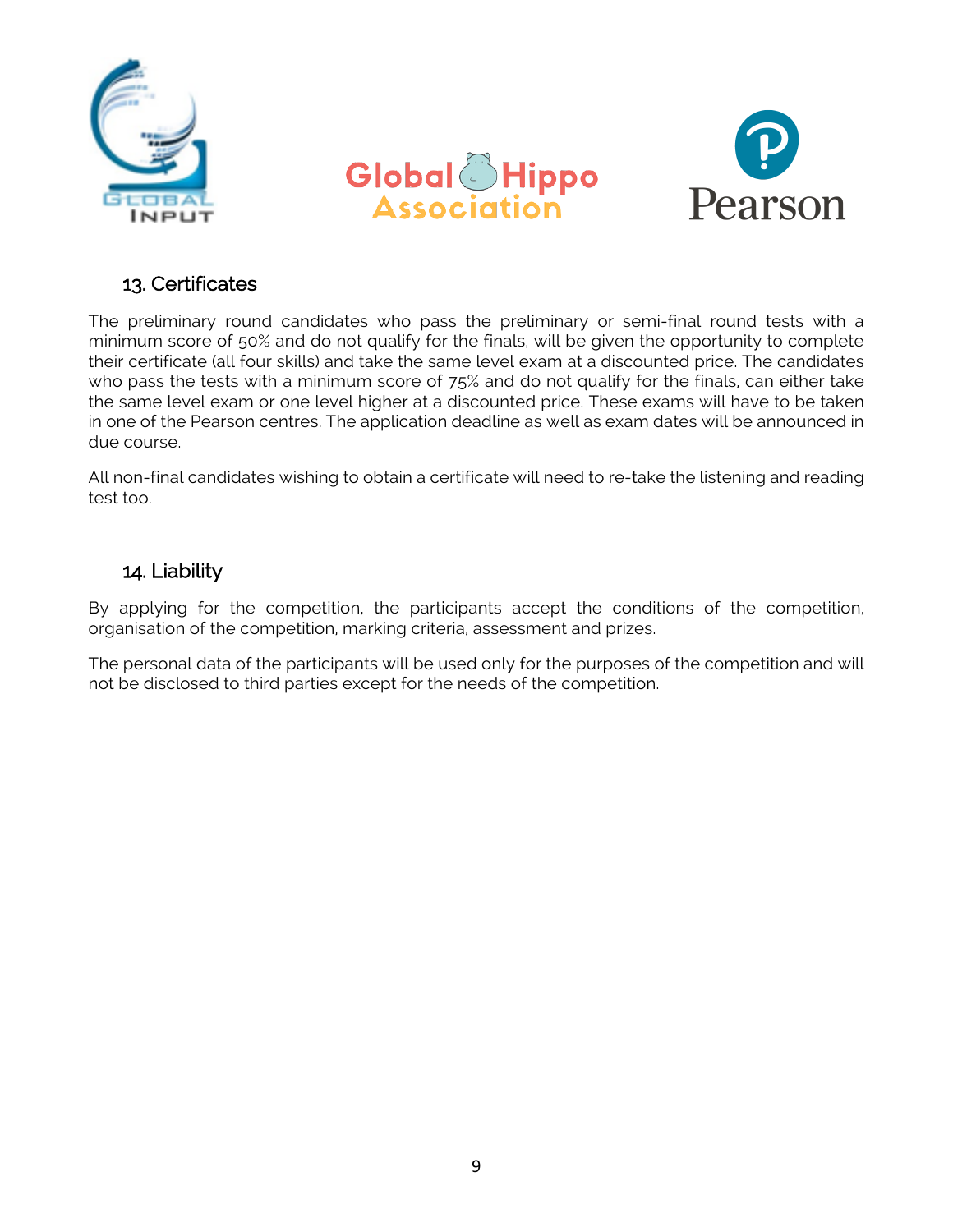





# ADDENDUM 1

Hippo Online Platform

# Instructions for School Coordinators

#### 1. Login

Use your unique user name and password for school login on http://soa.hippocompetition.org/ or by selecting the LOGIN button on the official Hippo website: www.hippo**competition** 

#### 2. Registering candidates

After logging in, you will be able to fill in student details in the ADD NEW STUDENT section. After completing the required fields, press the ADD NEW button.

|                   | <b>HippoCompetition</b>                |                                                     | Welcome skola   Log out |
|-------------------|----------------------------------------|-----------------------------------------------------|-------------------------|
| Home              |                                        |                                                     |                         |
| Students Overview |                                        |                                                     |                         |
|                   | Name And Sumame:<br>Student ID.<br>CHI | Level:<br>Select Level . Search                     |                         |
| School.           | <b>Hippo Competition</b>               |                                                     |                         |
| Country           | World                                  |                                                     |                         |
|                   | Add New Student                        |                                                     |                         |
|                   | First and Last Name                    | <b>School</b><br>Date of Birth<br>Hippo Competition | Level<br>Add New        |

3. Amendments

Left-click on any of the data columns (name, date of birth, Hippo category) to change the details.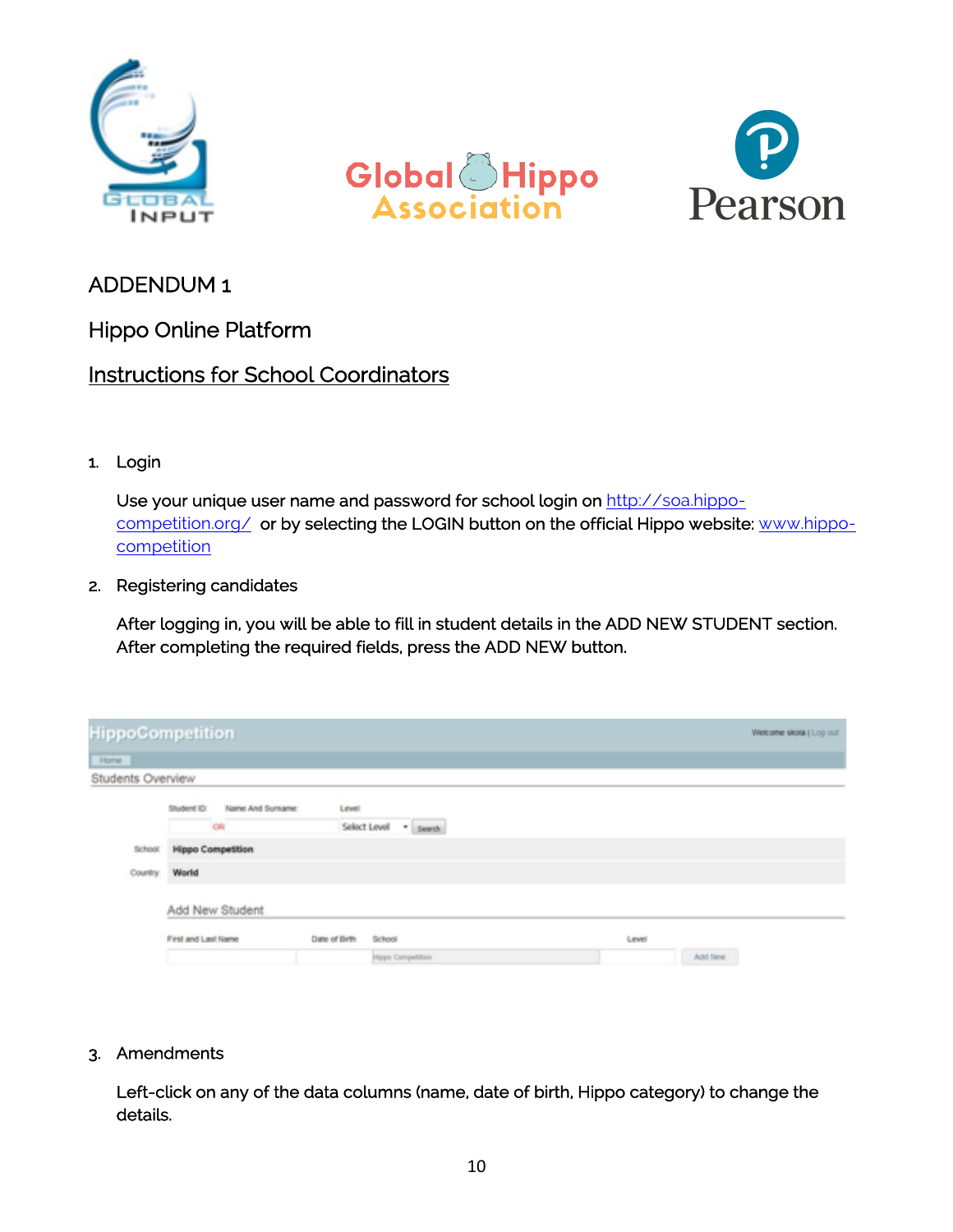

- 4. The system will automatically assign candidate numbers to registered students. Candidate numbers cannot be amended.
- 5. Attendance Lists

|            | Student ID:<br>Name And Sumane: | Level                   |               |       |         |      |        |              |
|------------|---------------------------------|-------------------------|---------------|-------|---------|------|--------|--------------|
|            | CR                              | Select Level * search   |               |       |         |      |        |              |
| School:    | <b>Hippo Competition</b>        |                         |               |       |         |      |        |              |
| Country:   | World                           |                         |               |       |         |      |        |              |
|            | First and Last Name             | Date of Birth<br>School |               | Level |         |      |        |              |
|            |                                 | Hipps Competition       |               |       | Add New |      |        |              |
|            |                                 |                         |               | City  | Level   | Read | Listen | <b>Score</b> |
| Student ID | <b>Firstit ast Name</b>         | Date of Birth           | <b>School</b> |       |         |      |        |              |

Attendance Lists per category can be found in the bottom right corner of the window.

School coordinators are required to print the attendance registers for the preliminary round of the competition. Please select list by list (category by category). The selected list will appear in a new window in printable format.

Full list of candidates is available by selecting the EXPORT TO EXCEL button.

6. If you experience any technical problems or have further questions, please contact us at info@hippo-competition.org.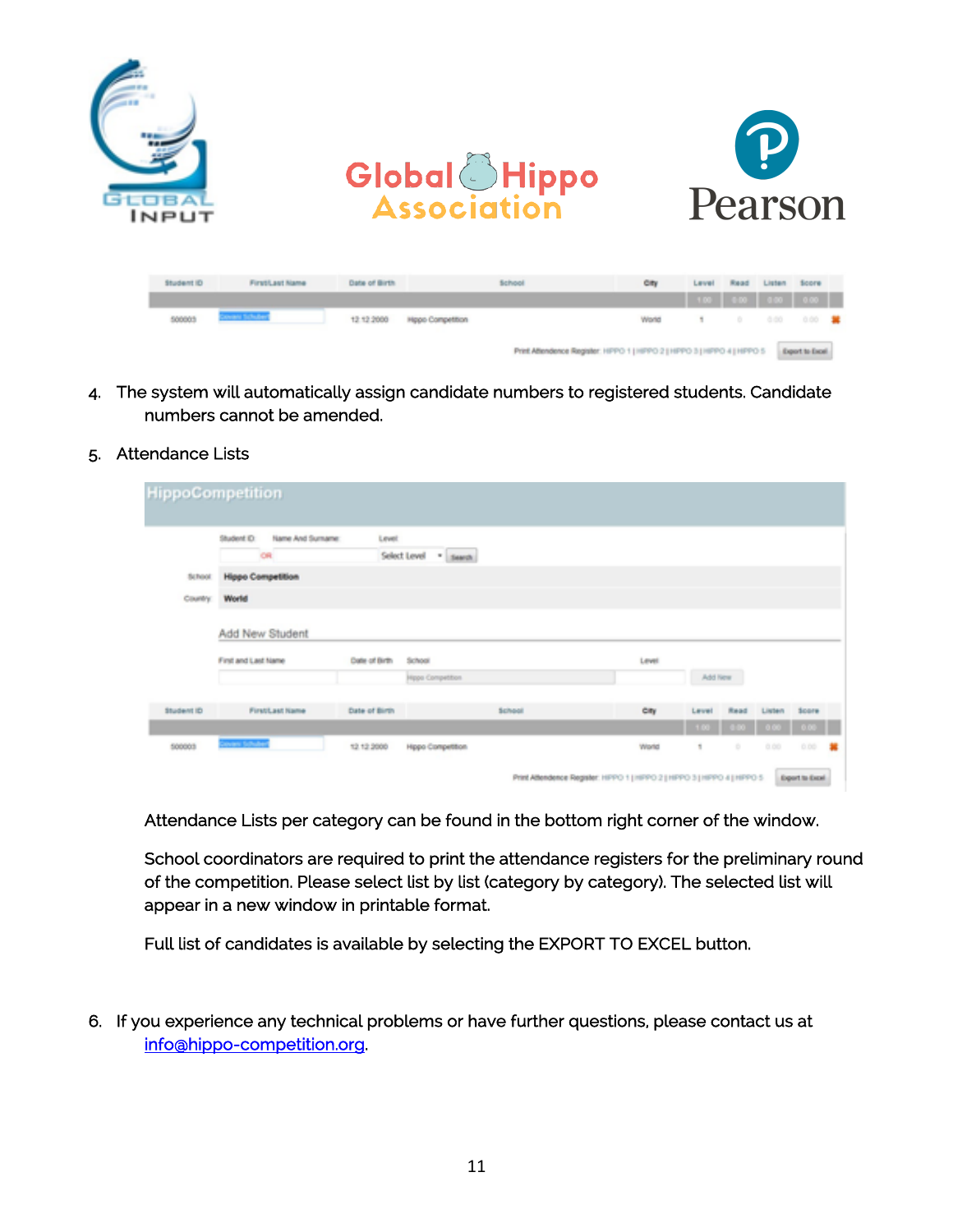





# ADDENDUM 2

# Examination Regulations

### Test Materials

- Do not open test materials until the time of the test.
- Store all test materials in a locked safe, or cabinet, in a locked and secure room.

### Invigilators

- At least one invigilator must be present throughout the test.

- At least one teacher of English must be present throughout the test. The teacher of English can also be an invigilator.

- No person who has taught any of the candidates in English may act as the sole invigilator.

- No relative of or person directly interested in a candidate may invigilate a test when this candidate is present.

- Where there are more than 25 candidates, one additional invigilator will normally be required for each additional 25 candidates, or part thereof.

- When only one invigilator is present, this invigilator must be able to contact immediate assistance without disturbing candidates or leaving the room.

- Check the attendance register is available and correct (downloaded from. SOA) is available and correct. This document must be completed and returned with the completed tests.

- Only candidates whose names appear on the attendance register should be permitted to take part in the competition. No tests from unregistered candidates will be accepted.

# **Tests**

- After the tests, pack and seal the papers, sorting by level.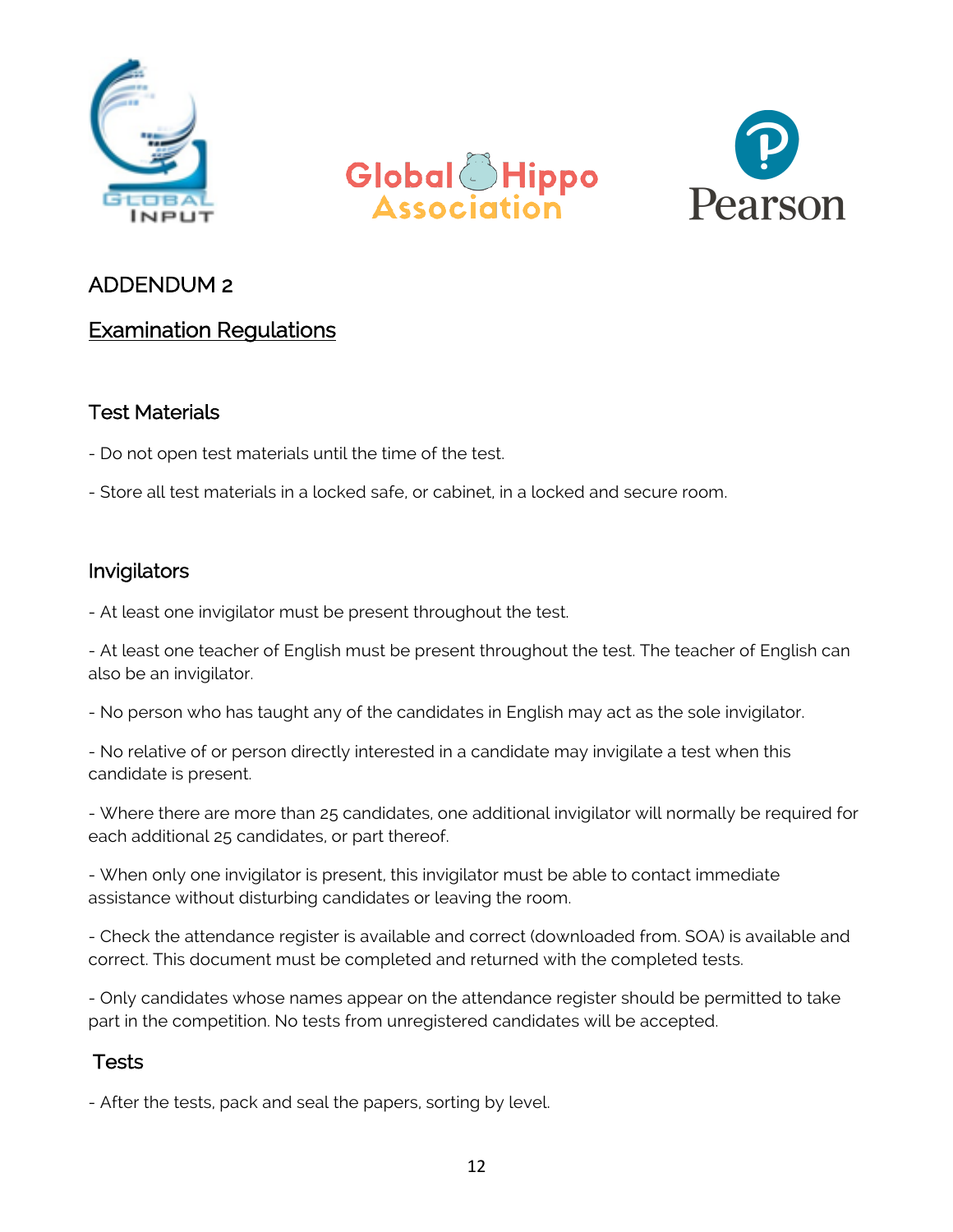





- Post the tests on the first working day to the address that will be provided with test materials.

- GLOBAL HIPPO ASSOCIATION can only be responsible for the tests from the point of receipt.

# Instructions for Invigilators

### Arranging the Room

- Check that any display material that might be useful to candidates has been cleared from the walls.

- Check that desks are positioned at least 1 metre apart.
- Check that a wall clock is clearly visible to all candidates.
- Display a board showing the test start and finish times.

# Identifying Candidates

- Make sure you know the identity of every candidate in the room, by checking if necessary.

### Before the Tests

- Check that candidates have not brought into the examination any material they are not allowed such as revision notes, mobile phones, dictionaries, etc.

- Give out answer sheets (OMR forms). Give time to the candidates to complete the personal information part of the form. The personal information boxes need to be completed in BLOCK CAPITAL<sub>S</sub>.

- Read out the instructions on the front of the question paper.

- Tell candidates when they may begin and how much time they have to complete the test.